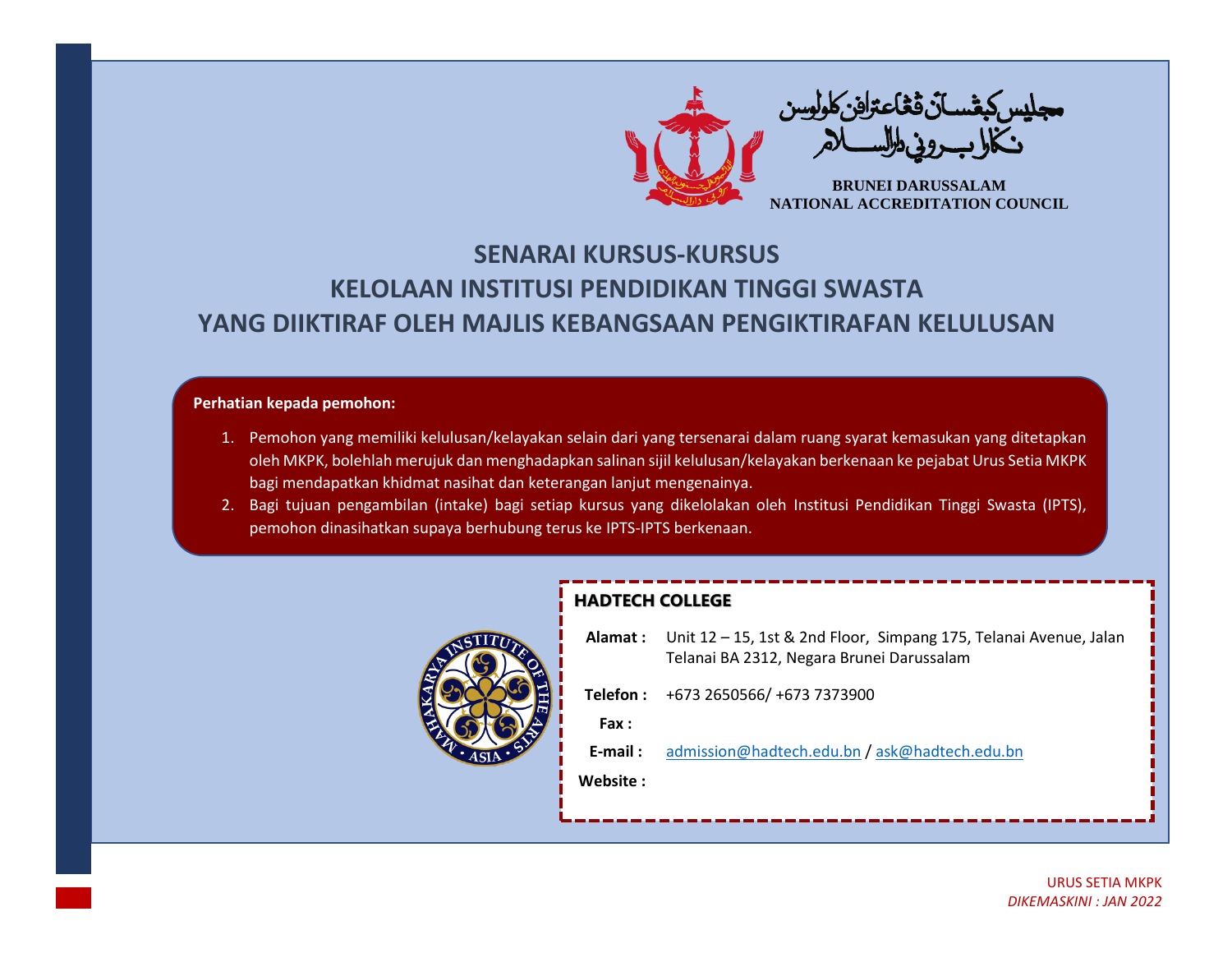| Bil./<br>No.   | Kursus/<br><b>Course</b>                                                                                                  | <b>BDQF</b><br><b>Level</b> | <b>Sebanding dengan</b><br>"Comparable to" | <b>Syarat Kemasukan</b><br><b>Entry Requirement</b>                                                                                                                                                                                                         |                                                                                                                                                                                                                               |
|----------------|---------------------------------------------------------------------------------------------------------------------------|-----------------------------|--------------------------------------------|-------------------------------------------------------------------------------------------------------------------------------------------------------------------------------------------------------------------------------------------------------------|-------------------------------------------------------------------------------------------------------------------------------------------------------------------------------------------------------------------------------|
| $\mathbf{1}$   | <b>Master of Business Administration</b><br>[Anugerah UNITAR International University, Malaysia]                          | $\overline{\mathbf{z}}$     | <b>Master Degree</b>                       | <b>Bachelor Degree</b><br><b>OR</b><br>BDTVEC/BTEC HND with 5 Years Work Experience<br><b>OR</b><br>Advanced Diploma with 5 Years Work Experience<br><b>OR</b><br>Any other equivalent qualifications recognized by the<br>authorities concerned            |                                                                                                                                                                                                                               |
| $\overline{2}$ | Bachelor of Information Technology (Hons) in Software Engineering<br>[Anugerah UNITAR International University, Malaysia] | 6                           |                                            |                                                                                                                                                                                                                                                             | 2 GCE / IGCSE 'A' Levels<br><b>OR</b><br>Foundation Diploma / Foundation Certificate<br><b>OR</b><br>BDTVEC / BTEC Higher National Diploma (HND)<br><b>OR</b><br>BDTVEC / BTEC Higher National Certificate (HNC)<br><b>OR</b> |
| 3              | <b>Bachelor of Management (Hons)</b><br>[Anugerah UNITAR International University, Malaysia]                              |                             | <b>Bachelor Degree</b>                     | <b>Advanced Diploma</b><br><b>OR</b><br><b>BTEC Level 5 Diploma</b><br><b>OR</b><br>BDTVEC / BTEC Level 4 Diploma<br><b>OR</b><br><b>IBTE Level 4 HNTec</b><br><b>OR</b><br>Any other equivalent qualifications recognized by the<br>authorities concerned. |                                                                                                                                                                                                                               |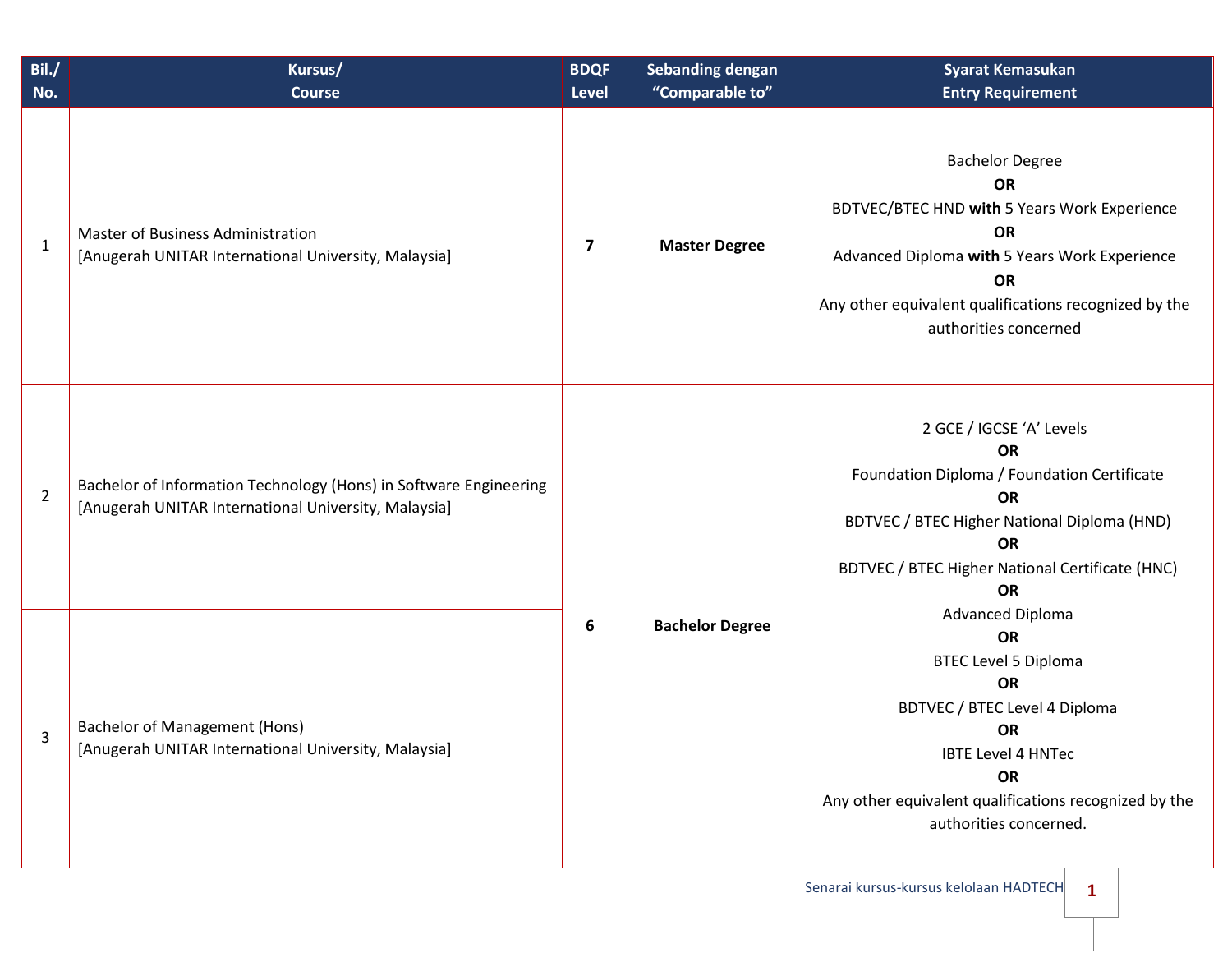| 4 | NCC Education Diploma in Computing                          | 4 | <b>National Diploma</b> | Minimum 4 GCE 'O' Level Credits<br><b>OR</b><br>NCC Education Level 3 Diploma in Computing {with<br><b>Business Management)</b><br><b>OR</b><br>NCC Education Level 3 Diploma in Computing<br><b>OR</b><br><b>BDTVEC Pre-National Diploma</b><br><b>OR</b><br><b>IBTE NTec Certificate</b><br><b>OR</b><br>Any other equivalent qualifications that are recognized<br>by the authorities concerned. |
|---|-------------------------------------------------------------|---|-------------------------|-----------------------------------------------------------------------------------------------------------------------------------------------------------------------------------------------------------------------------------------------------------------------------------------------------------------------------------------------------------------------------------------------------|
| 5 | NCC Level 4 Diploma in Computing (with Business Management) | 4 | <b>National Diploma</b> | Minimum 4 GCE 'O' Level Credits<br><b>OR</b><br>NCC Education Level 3 Diploma in Computing<br><b>OR</b><br><b>BDTVEC Pre-National Diploma</b><br><b>OR</b><br><b>IBTE NTec Certificate</b><br><b>OR</b><br>Any other equivalent qualifications that are recognized<br>by the authorities concerned                                                                                                  |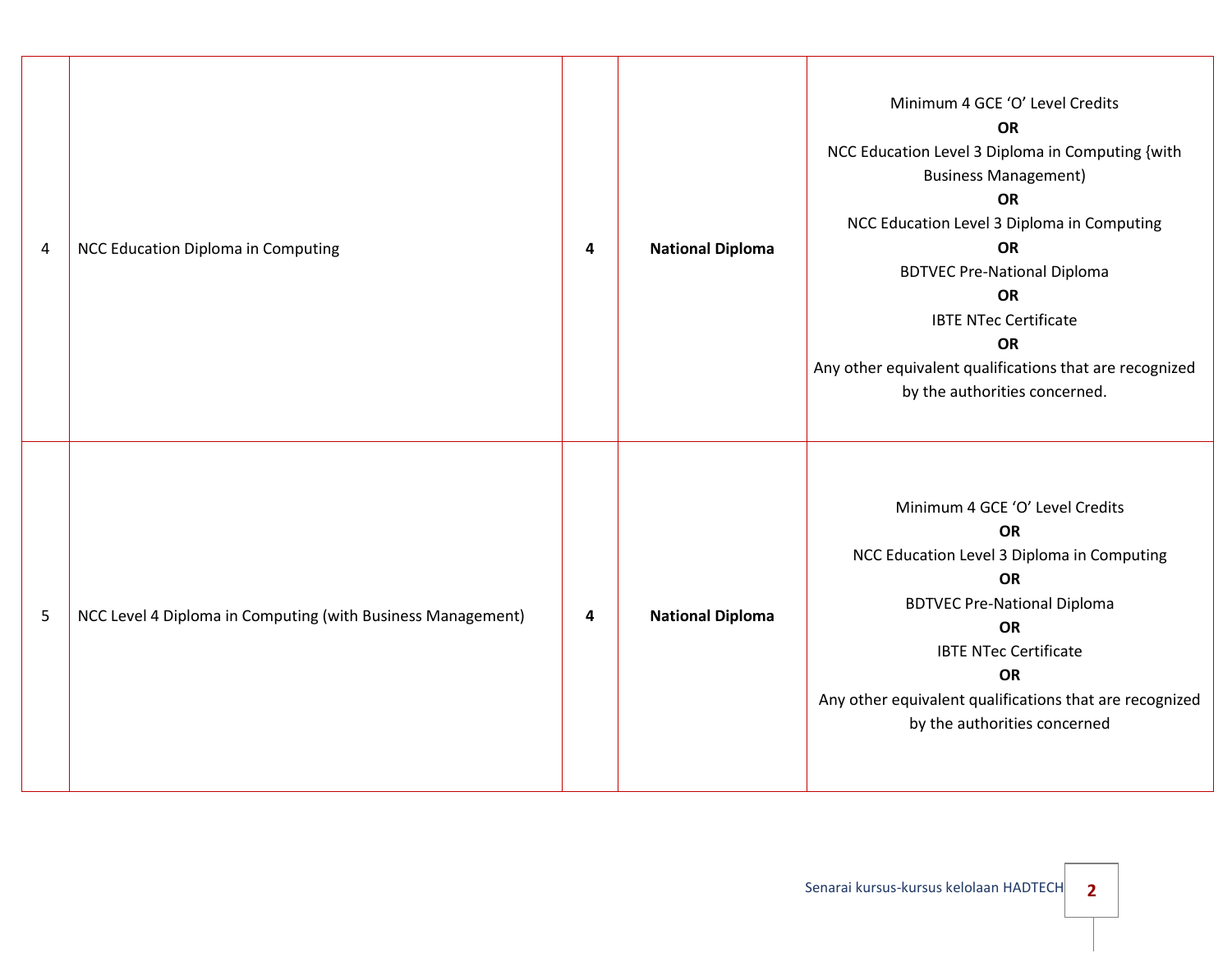| 6              | <b>Foundation in Management</b><br>[Anugerah UNITAR International University, Malaysia]                                       |                | <b>Bridging course khusus</b><br>untuk meneruskan<br>pengajian ke kursus<br>bachelor di institusi yang<br>diiktiraf oleh MKPK<br>(bukan untuk kemasukan<br>ke<br>dalam perkhidmatan<br>awam)        | Minimum 5 GCE 'O' Level Credit<br><b>OR</b><br>Skill Certificate 3 (SC3)<br><b>OR</b><br><b>BDTVEC Pre-National Diploma (PND)</b><br><b>OR</b><br><b>BTEC Certificate QCF Level 3</b><br><b>OR</b><br>NCC Education Level 3 Diploma<br><b>OR</b><br><b>IBTE Level 3 NTec Certificate</b><br><b>OR</b><br>Any other equivalent qualifications recognized by the<br>authorities concerned |
|----------------|-------------------------------------------------------------------------------------------------------------------------------|----------------|-----------------------------------------------------------------------------------------------------------------------------------------------------------------------------------------------------|-----------------------------------------------------------------------------------------------------------------------------------------------------------------------------------------------------------------------------------------------------------------------------------------------------------------------------------------------------------------------------------------|
| $\overline{7}$ | NCC Education Level 3 International Foundation Diploma for Higher<br><b>Education Studies</b><br>[Anugerah NCC Education, UK] | $\blacksquare$ | <b>Pre-University</b><br><b>Qualification</b><br>untuk meneruskan<br>pengajian ke peringkat<br>bachelor degree di<br>university-universiti<br>dalam dan luar negeri<br>yang diiktiraf oleh<br>MKPK. | Minimum 4 GCE 'O' Level Credit<br><b>OR</b><br>Skill Certificate 3 (SC3)<br><b>OR</b><br><b>BDTVEC Pre National Diploma (PND)</b><br><b>OR</b><br><b>BTEC Certificate QCF Level 3</b><br><b>OR</b><br>NCC Education Level 3 Diploma<br><b>OR</b><br><b>IBTE NTec Certificate</b><br><b>OR</b><br>Any other equivalent qualifications recognized by the<br>authorities concerned         |